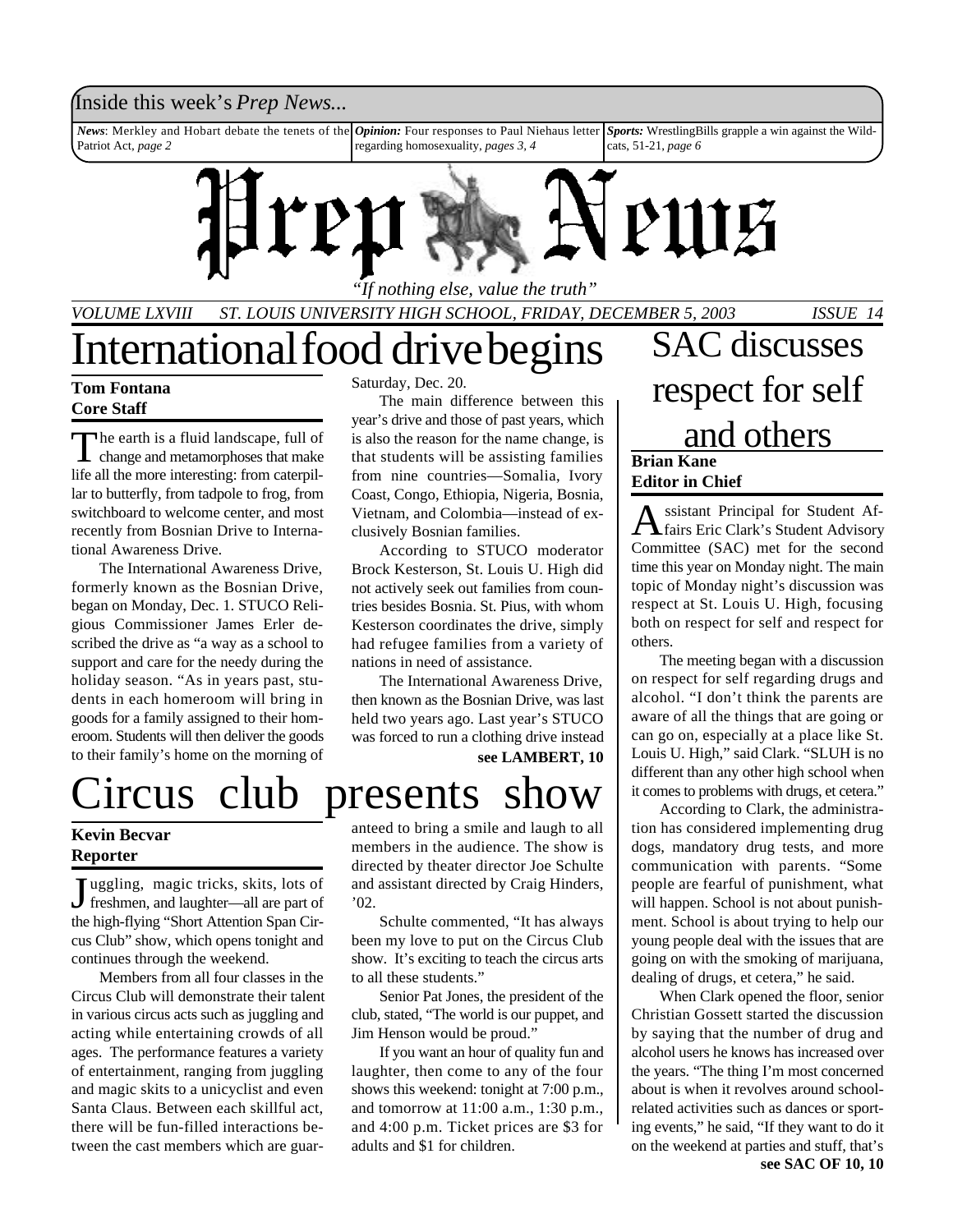## 2 **News** December 5, 2003 Patriots debate over Patriot suspicion of terrorist acts. On the other phones, and allows Internet surveillance.

### **Andrew Mueth Reporter**

In the theater during activity period on<br>Tuesday, a boxing match of sorts took n the theater during activity period on place. The two contes-

tants came dressed in suits instead of robes, and had in their hands papers, not gloves. This match was between the minds rather than the two bodies of two St. Louis U. High students, as the SLUH Young Republicans Club hosted a debate about the Patriot Act.

The Patriot Act is a bill passed by Congress "to

deter and punish terrorist acts in the United States and around the world, to enhance law enforcement investigatory tools, and for other purposes," according to the title of the bill. However, some say that this bill is unconstitutional because it grants the FBI, police, and other internal defense groups too much freedom, allowing them to search a person's house with only a hand, some say that the bill is in America's best interests, and protects the United States from terrorism, for there is no other way to defend ourselves. Juniors Joe Merkley

and Byrne Hobart faced off, arguing for and against the bill, respectively. Young Republicans Club Moderator Eleanora McCarthy timed the debaters.

Merkley began the debate by defending the Patriot Act. He said that the world changed on September 11th, and the United States has become more

aware of the dangers in it. Merkley argued that the Patriot Act is meant to keep the terrorists from winning, and changing American lifestyles by instilling fear in its citizens. Merkley notes that the Patriot Act is mainly a compilation of several prior anti-terror and anti-crime acts, but with a few additions. The Patriot Act allows phone tabs on wired and cell

These acts will allow the police to trace the terrorist, not only the phone, Merkley said.

The FBI may now, under the conditions of the bill, search public libraries and question the librarians about any suspicious people who had used the library. Merkley concluded that, after 9/11, the country must defend itself, and fight the belief that any resistance to terror is futile. The country now realizes, Merkley said, because of September 11th, that lives cannot be taken for granted.

After Merkley's time was up, Hobart took the stage, speaking out against the bill. He also began by bringing to mind the effects of September 11. He said that 9/11 set a new precedent in warfare. For the first time in history, a nation had to fight against ideology, not against a geographical area. Therefore, to combat the "twisted minds" of the terrorists, the lawmakers came up with the Patriot Act. According to Hobart, the problem is that the Patriot Act is far too general, allowing the FBI to punish anyone, even if he has nothing to **see DEBATE, 9**

ess trophies found in Pulse

### **Brian Hubbard Reporter**

A puzzling discovery was<br>
and in the Pulse radio station puzzling discovery was office a few weeks ago. Junior Brad Tissi opened the room to find that the power for the hub located in the ceiling which is connected to the Pulse's computer, among other things, had somehow been knocked out. To get to it, Tissi had to push aside a few ceiling tiles.

Tissi said, "So, I was able to get a ladder, went up there, and tried to find it. Then I noticed there were a bunch of trophies."

After finding another ladder that allowed him to reach the trophies, Tissi brought them down into the Pulse office. In all there were 12 chess trophies, won between 1993 and 1998, stashed in the ceiling.

Tissi said, "I suppose that (whoever had the trophies last) put them up there



**Trophies stored above the ceiling for unknown reasons.**

around the hub for storage." Tissi asked around and determined that the last per-

son that probably had possession of the trophies was St. Louis U. High graduate

Eric Proctor, '00.

During part of his time at SLUH, Proctor was operations manager of the Pulse and also an active member of the chess team. However, the team was disbanded because of scheduling problems involved with the team and because the team did not show much interest in finding a new moderator after the previous one resigned.

When the office was being cleaned, the trophies were put in the ceiling for extra room by either Proctor or another Pulse staff member.

"I started looking for them freshman year," said junior Brian Nienhaus. The trophies will be returned to the chess team. A decision

on what will be done with the trophies has yet to be made.



**Merkley addresses audience Tuesday.**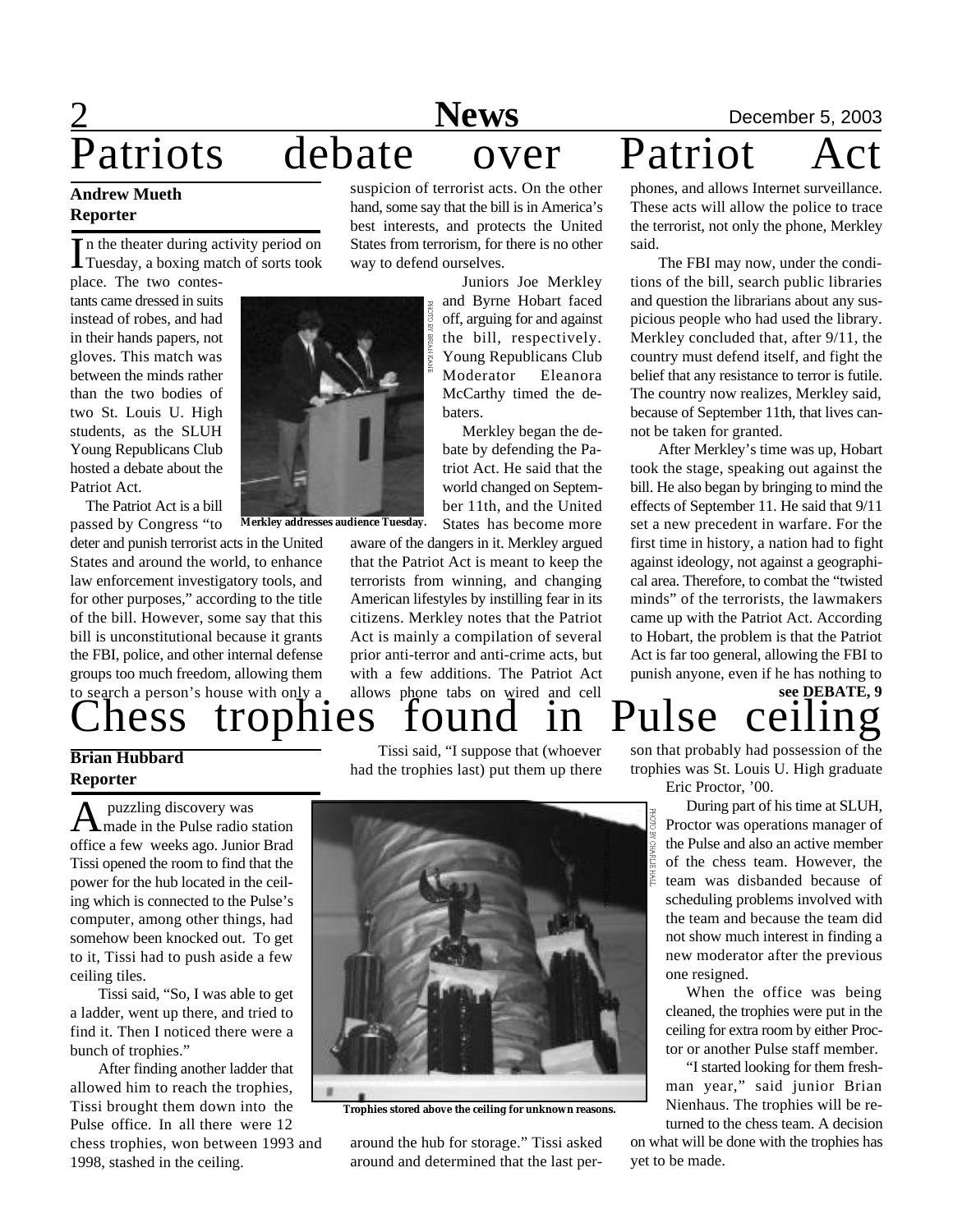December 5, 2003 **Opinion** 3

# EDITORIAL

Irresponsible attacks will harm intellectual community

On Nov. 26th, the *Prep News* printed a controversial letter by junior Paul Niehaus about the support given to gay students at St. Louis U. High. During the day, you probably heard attacks on Niehaus: people calling him a horrible person, or sometimes even claiming to want to hurt him physically. This type of response shouldn't be how we approach this issue; rather, we should learn how to disagree constructively, growing intellectually as a result of that disagreement.

SLUH teaches us to engage important topics critically and passionately, making discussion and debate a part of how we learn about and discover truth in the world. The method in which we choose to engage important topics, however, determines if the discussion is constructive or not. Critiquing an argument can help someone get closer to truth, but attacks or threats disparage the person, neglecting the argument itself to take shots at the person.

Letters to the editor are important both for the writer and for the community. Writing a letter is a valuable learning experience because it forces the writer to think critically about an issue and formally write his or her response to that issue. In writing a letter, the author learns the complexity or fullness of his opinion and hopes to help the community learn or grow from his or her opinion. More importantly, letters give the community an opportunity to discuss an important issue as a whole, leading to a larger

understanding of complicated and difficult problems. Without an active, healthy forum in the Opinion section, students and faculty would lose a valuable way to express their opinions or new ideas to the community and would lose an important venue for discussion and debate.

Attacks and threats seek to silence not only the person who has spoken publicly, but also those in the community holding unclear or opposing opinions. Attacks and threats could cause other people to hesitate to express their opinions publicly. If we feel that writing a letter will not lead to constructive changes or discussion, the community loses a valuable way to grow and develop because a student might suppress his ideas in fear of alienation.

Some things make us angry, and rightfully so. A sense of justice and passion go hand in hand. But to use that anger as a starting point for the pursuit of truth, rather than starting and ending with anger, is much harder and more frustrating. Yet we must find this balance if we aim to be fully open to growth when facing tough, complicated issues. Although it takes a great deal of patience and understanding, when the community learns to disagree, we can come to a fuller understanding of who we are and how we think.

## LETTERS TO THE EDITOR Responses to Niehaus letter: Crotty (left), Gosik (right), Halaz (page 4, top), Mooney (page 4, bottom)

### To the Editor:

I am writing in response to junior Paul Niehaus' attack against the acceptance of homosexuality that he perceives at SLUH. I believe that Niehaus' words reflected a remarkable sense of closed-mindedness and a complete lack of compassion. To link homosexuality to such heinous evils as child pornography, pedophilia, and bestiality is absurd and highly offensive. Such a comparison reduces homosexuals to inhuman monsters.

In addition to displaying a narrow view of thinking, I believe that Niehaus misrepresented the principles of the Catholic Church, which he claims to be defending. Niehaus states that he "refuse(s) to accept and support" homosexuals on the basis that such an attitude contradicts the teaching of the Catholic Church. Upon reading his letter, I could not help but see Niehaus' lack of understanding of the Church's teachings. The Church does indeed hold that homosexual acts are sinful and unnatural, but proclaims that homosexuals "must be accepted with respect, compassion, and sensitivity" (CCC, 2358). Therefore, I believe that in order to honestly convey the attitude of the Church, one needs not to agree with homosexuality, but must be willing to

To the Editor:

I would like to applaud Mr. Paul Niehaus and his stirring letter that appeared last week in the *Prep News.* I believe he has said what so many of us SLUH students have felt for a long time but have had neither the courage nor the eloquence to express as he did.

Indeed, who are these malicious homosexuals who are trying to (and suceeding at!) infiltrate these sacred walls? Who are these minions, this "small part of a larger movement...shoved down our throats by...the ACLU," the same people who would have us allow women to vote! Who dare suggest that black children be allowed to grace the same school halls as Caucasians! While these victories have already been won by the subversive and disordered ACLU, we still have time to nip the problem of homosexuality in the bud and maintain some morality here at SLUH.

What really shocks me is that Paul and I seem to be the only ones who object. To you who do not, I have this to say: if we took the step to accept and support homosexuals, we have to ask ourselves, "What's next?" After homosexuality is acceptable, do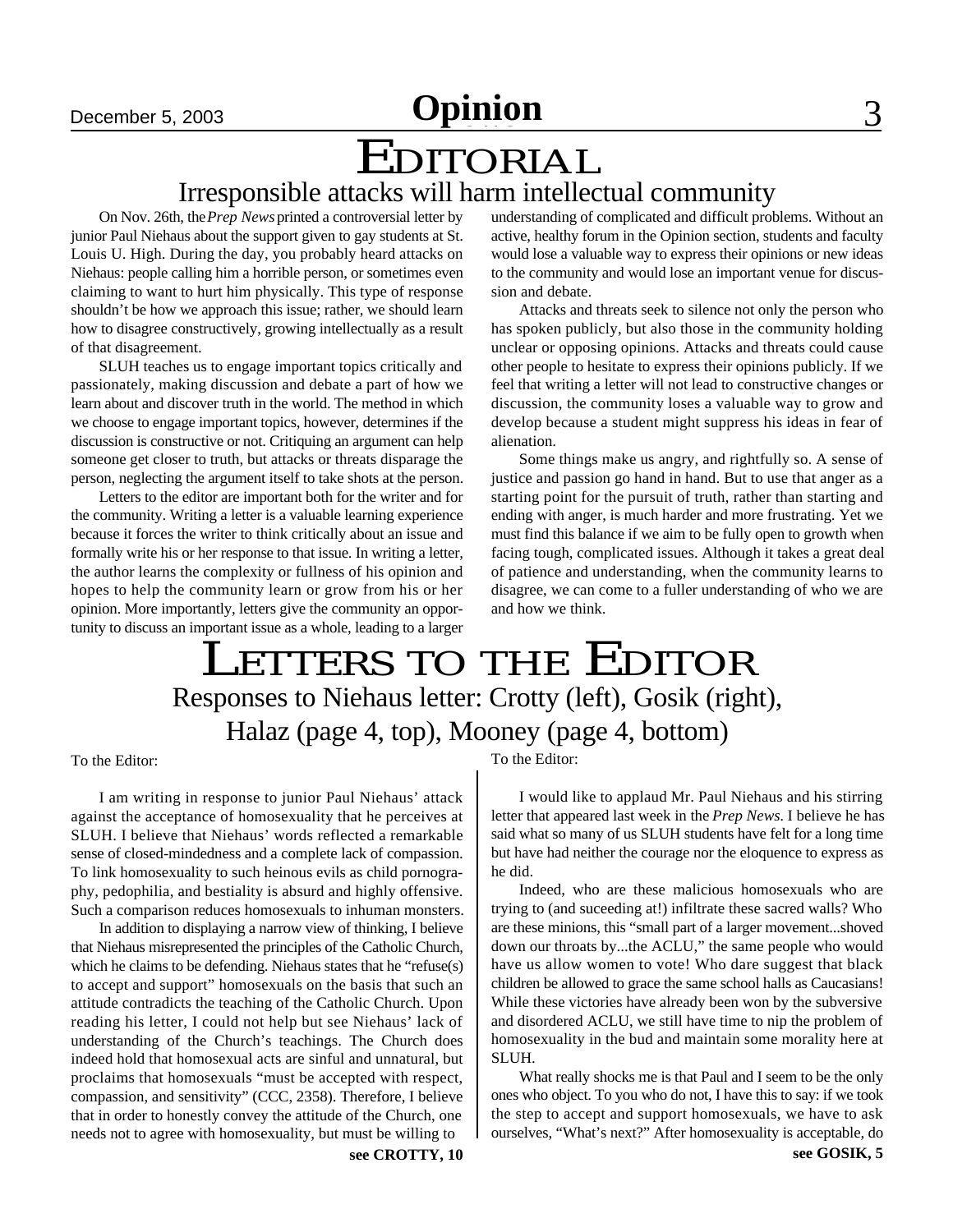## LETTERS TO THE EDITOR

To the Editor:

As I sit here, a year and a half into my collegiate career, I still enjoy knowing the happenings of St. Louis U. High. As I read the opinion of Mr. Niehaus, I'm not sure how to respond. Usually I would write something about inviting him to a Klan meeting so we could discuss our right-wing, white male dominant capabilities and how we should encourage Fr. Sheridan to keep those "immoral, unnatural, and misguided" homosexuals outside of SLUH's walls. But that type of sarcasm should be left to the *Insider*. I've decided to be serious for once, so here goes.

The letter's first point was that Mr. Lieser's letter was inappropriate at a Jesuit institution such as SLUH. I don't understand how it is inappropriate, due to the fact that the Jesuit community, who is under the authority of the Catholic Church at large, does not support the same doctrine that Mr. Niehaus does, that being that homosexuality is immoral. Lieser asked SLUH to

be more accepting of homosexuals, not the homosexual act.

Secondly, the letter stated that the school "should not sanction homosexuality." As far as I'm aware, you can't sanction someone's sexual preference any more than you can sanction their skin color. Mr. Niehaus seems to feel that his right to not accept people for their homosexuality is being infringed upon. I'm sorry, but because he is going to a Catholic school, he is being forced to accept people regardless of their color, gender, or sexual preference. Mr. Niehaus says he refuses to accept the young men they truly are, as homosexuals. I'm wondering, what does he want to accept them as? Or is he going to make it his life mission to "convert" these misguided youth of today into moral young heterosexuals?

**see HALAZ, 5** Mr. Niehaus is correct in saying their sexual orientation is none of his business, but that doesn't mean the Ally program was forcing anyone to know who was and wasn't homosexual. It was merely a group where those who wanted to address issues relating

#### To the Editor:

Recently, St. Louis U. High has seen a bit of controversy: Most of us have read Mr. Lieser's and Mr. Niehaus' letters, and, now, we seem to be up in arms about the audacity of one or the other. I would like to take this opportunity to say that one gloriously unique week when I felt that SLUH was truly living out its mission statement and its search for acceptance of all its students was two years ago during the SLUH Ally week of awareness.

It was late spring of my freshman year, and I had already known that my same-sex attraction was not just a fickle curiosity or a result of a "traumatic childhood" or "lack of hand-eye coordination." I knew who accepted and supported me by the scores of people who eagerly and proudly signed a pledge which claimed "every person (was) entitled to dignity and respect, regardless of race, sex, creed, or sexual orientation" (Ally Pledge). It seemed as if for an entire week "fag," "homo," "that's gay" and "dyke" were not part of our school's vocabulary. Sexuality in and of itself is no one's business but that person's, but how that person is treated (or how they fear they will be treated) with regards to sexuality, especially if it is same-sex, is everyone's problem.

Possible critics of the Ally Program might say that the number of gay students skyrocketed during the week of awareness. I can assure you that the number of gay students did not change. The environment of acceptance did, however, change. Gay students felt more cared for and loved. They did not have to fear for themselves or their sexuality. I firmly believe that this was because we, the Allies, were organized and self-determined to make SLUH a more acceptable place for gay students.

That was two years ago. I had thought we made some serious

strides, but it is obvious that SLUH's mission of unconditional love and acceptance is miles from being reached. Society and culture have taught us subversive, archaic hate. Heaven forbid someone try to teach love.

Some argue that we should equate homosexuality with rape, something akin to rape, or bestiality. To do so is simply outrageous and disgusting. It dehumanizes gay people as if they have no capacity for love. This reification further gives fuel to the hate that plagues us and bars ethical values.

SLUH should not give in to our society's attempt to lock gay/ lesbian/bisexual/transgendered (GLBT) people into closets. Young men come to SLUH as emotional fourteen-year-olds. Most learn about their sexuality and themselves and grow, but many leave with the sexual maturity of fourteen-year-olds. I challenge the entire SLUH community (students, faculty, administration, parents and alumni) to root out hate and insecurity, the true roots of homophobia, from our school, to dispel myths and lies about GLBT people, and to fight for the organization and self-determination of GLBT people as a means of sowing seeds of love.

You might ask why I think it is so vital that SLUH, a Jesuit institution, be a part of this, and so I leave you with some quotations from Jesus of Nazareth: "Judge not, lest ye be judged"; "Love thy neighbor as thyself"; "Let he who is without sin cast the first stone."

#### Thanks, Joey Mooney '05

P.S. I am an Ally and am completely willing to talk. I'm also not alone on this.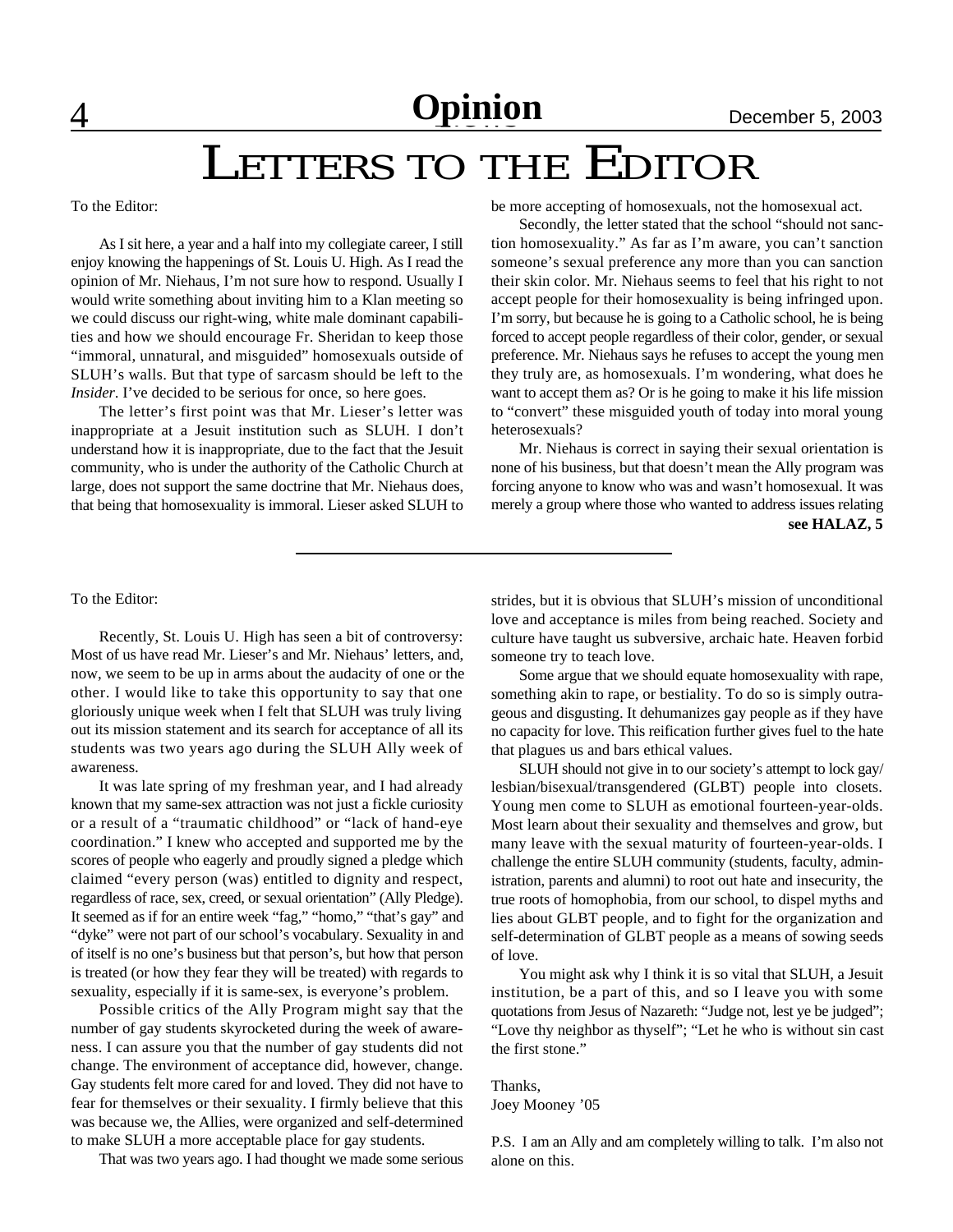## HALAZ

#### (from 4)

to a subject, homosexuality, could talk about it.

I'm glad to hear, however, that people know that there is a large group of homosexuals that are planning on one day taking over and corrupting the United States, then hopefully the world. The ACLU, those people who wanted to end segregation and have equality for women and all that other left-wing slop, is backing them and I think Mr. Niehaus is just the man to stop them. In case you were wondering, I slipped into that sarcasm stuff again. So the letter presents a couple facts about the ACLU; it does a great job of presenting their entire purpose through so few examples. They are there to help protect the rights of people who feel as though their rights, given by to them by the Constitution, have been infringed upon. Mr. Niehaus should see if they'll take up his case.

This time I'm serious. I'm glad to see Mr. Niehaus is willing to stand up and fight for what he believes in, but first I think he should know something about those Judeo-Christian values we were founded on. They included the idea that slavery is OK; in fact it's a great way to have cheap labor. They also believed women were inferior and didn't deserve the right to vote. These same Judeo-Christian ideas were the cause of thousands of deaths at the hands of the Crusades to rid us of those evil Muslims and in the Spanish Inquisition... Now let's be honest, these values are terrible, and I think/hope Mr. Niehaus would agree with me on that. We cannot hold these against the Church however, because the Church's doctrine has changed as time has changed, including its doctrine on homosexuality. I'm also hoping someone can enlighten me on some of the inherent evils of homosexuality. The vague reference to these evils leaves me scratching my head trying to figure out what they are. Is it that they don't follow Mr. Niehaus's version of Judeo-Christian values? If so, I hope he plans on going to the monastery after high school, because anywhere else he goes, he will be surrounded with those crazy left-wing people: gays, atheists, and maybe even one or two (hundred) people from other religious backgrounds.

I guess in short I'm telling you that I, a graduate of SLUH, do stand for those corruptive influences that tell me homosexuality is not a sin, the Ten Commandments don't belong in the courtroom, it's OK to not come from a Judeo-Christian background, and many of those other left-wing ideas. Maybe SLUH should change the "grad at grad" to include a lack of homosexuality or empathy for homosexuals. Or maybe our motto should be "straight men for others as long as they're not homosexual." Mr. Niehaus asked us to think about what we stand for, whether it be corruptive evils or the truth. If as a junior in high school he knows the "truth," I'm more proud in SLUH's abilities to help students learn. However, I believe he is misguided. "If you live in a nonjudgmental society, corruptive influences run wild": coming from Bill O'Reilly, this quote doesn't carry much bearing for a leftist like myself, but I realize the need to judge. I mean hey, if you're not fit to judge others, who is? God?

Wil Halaz '02

## GOSIK

#### (from 3)

we move on to accepting worse corruptive evils that go against what the Church teaches and go against moral decency? Do we accept and love *prostitutes*? *adulterers?* Certainly Jesus would preach against this. In fact, he would tell us to spew forth virulent hate as much as possible towards these sinners. Don't believe me? Well, my friend, I suggest you read your Bible. Why not check out John 8:4-11? Or Luke 7:37-43? And if Jesus' actions are not enough for you, why not read some of what the Church has had to say on the subject? The United States Conference of Catholic Bishops produced a brillant document called "Always Our Childeren," which tells us that, above all else, homosexuals should be constantly and hatefully condemned as the wicked, wicked sinners that they are...

...Oh, wait. My bad. I just checked out those particular pieces of literature, and in all of them, Jesus seemed to be preaching a message of love and acceptance, not hate and judgement. Go figure. I hereby rescind my previous comments, and I think that perhaps Mr. Niehaus might want to as well. I assume that Mr. Niehaus is Catholic, as he makes great pains to mention the Catholic Church and the Jesuit nature of our school (and because he is obviously intelligent and therefore must recognize that it would be rather silly to expect a Catholic institution to change its actions to better fit any other religious doctrine). I find it odd, then, that his remarks do not gel with any of the Catholic Church's teaching but go so far as to say that the Church is absolutely, fundamentally wrong concerning the treatment of homosexuals; namely that, according to the Catechism, they are to be "accepted with respect, compassion, and sensitivity. Every sign of unjust discrimination in their regard should be avoided."

Perhaps his remarks stem also from a confusion regarding the Catholic Church's Messiah. I will attempt to clarify. Not being a Catholic myself, I checked with several close friends involved closely with the Catholic Church (from Fr. Houlihan to Fr. Harrison, everyone seems to agree on this one!) and Jesus, not Bill O'Reilly, is still their Savior. With this spirit in mind, I leave you with a quotation from my good friend Jesus (who actually did have a lot of cool stuff to say!) "Judge not, lest ye be judged" (Matthew 7:1).

Love always, Peter Gosik, '04

P.S. This is not a personal attack on Paul, but rather an attack on a belief and movement that I feel is erroneous and dangerous. I feel the same ambivalence towards Mr. Niehaus that I am sure he feels towards me.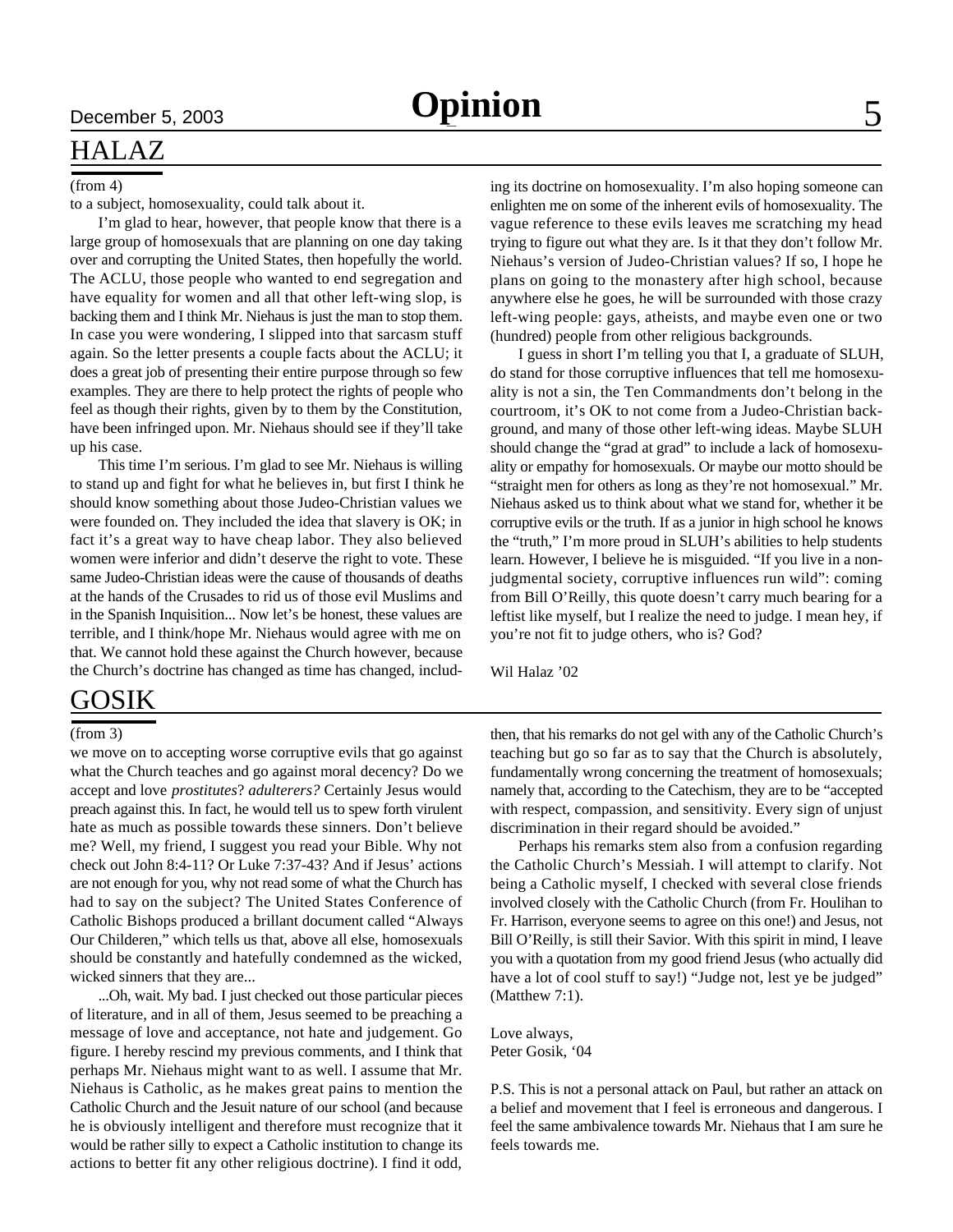## **6 Sports** December 5, 2003 Basketbills aim for success for '03-04 season

### **Kyle Poelker Reporter**

 $\overline{J}$  ith a core of returning players in cluding junior Dave Goettelmann and a solid nucleus of new players from last year's B and C teams, this year's version of the St. Louis U. High basketball squad has started anew. Despite losing three outstanding players—Jason LaFlore, Pat Ostapowicz, and Phineas Troy, who combined for most of the Jr. Bills' scoring and rebounding last season—both the players and coaches are optimistic about the potential for greatness this season.

The biggest change from last year's team, as head coach John Ross sees it, is the amount of chemistry this year's squad has. After a summer of playing together and a hard preseason regimen that included weights, distance running, and sprints, the players have, according to Ross, "really gelled as a team." With this

new chemistry and a better attitude, the team has been able to be flexible and make changes. "We've really been able to give guys distinct roles, which is something we weren't able to do last year, and everybody has accepted these roles. The best things about it, though, is that the players fit into the roles."

The biggest role change from last year, it seems, will be the emergence of Goettelmann, who started about half of the games last year, as a team leader and floor general. As the captain this year, Goettelmann will not only have to run the team from the point guard slot, but also lead out on the floor, something that Ross doesn't think will be a problem for Goettelmann: "He does what I need a captain to do," said Ross. "He's a great extension of a coach out on the floor."

Another senior, sharpshooter Jeff Milles, has emerged from the depths of the injured list and bench of last year and looks to be able to step into the game and

make some big shots. "He's been shooting lights out in practice so far, and he should be able to carry that over into our games," said Ross.

These two big-time players, combined with the old returning cast of seniors John Kaminski, Andy Lowes, Chris Luth, and Jeff Howenstein, all of whom figure to be parts of the team's success this year, will have to be the leaders for the squad, especially in the early going. "Andy will get his points, wherever they come," said Ross. Kaminski returns with a scoring average of 7.1 points per game last year.

**see KING JAMES, 9** The youth of the team will also play a huge role for the varsity squad this year. Junior Curtis Hoette, a 6'4" guard, will be key for the Jr. Bills. Ross has nothing but praise for Hoette so far, saying that he's "the team's most elusive player and quickest jumper." Another youngster key to the team's success is sophomore guard Tim

# Wrestlebills grapple down Wildcats, 51-21

### **Harold Carter Reporter**

Coming off a summer full of camps<br>and tournaments, the St. Louis U. and tournaments, the St. Louis U. High wrestlers began the season with a dominating 51-21 win over the Hazelwood West Wildcats on Tuesday evening.

Before the match at Hazelwood West, senior Greg Leibach said, "We knew that we were coming into the season as a young team, but we have been working hard all November, so we were fired up to come out and prove ourselves."

With eight new starters, the Jr. Bills defeated the tenacious Wildcats without the presence of four graduated seniors who helped shut out the Wildcats in last year's match.

Led by head coach Tim Curdt, the Jr. Bills began their meet with two late period pins by sophomore Joe Matschiner (215 lbs.) and junior David Caldwell (275 lbs.). Although the Wildcats answered the Jr. Bills' two pins with a defeat over the Grapplebills in

the 112 lb. weight class and a pin in the 119 lb. weight class, the Jr. Bills pushed on in their assult on the Wildcats with pins by juniors Phil Clerc (130 lbs.) and Christopher Cahill (140 lbs.) and by seniors Mike Smith (145 lbs.) and Ryan Stevenson (171 lbs.).

In the end, the Grapplebills sealed

their win over the Hazelwood West Wildcats with a courageous win by Leibach (189 lbs.), whose match was stopped numerous times because of continuous nose bleeds and regurgitation. After the Jr. Bills' onslaught of the Wildcats, Curdt felt that "with a few improvements, the team will have a successful season."



**Phil Clerc pulls a textbook switch on his Windsor opponent last night.**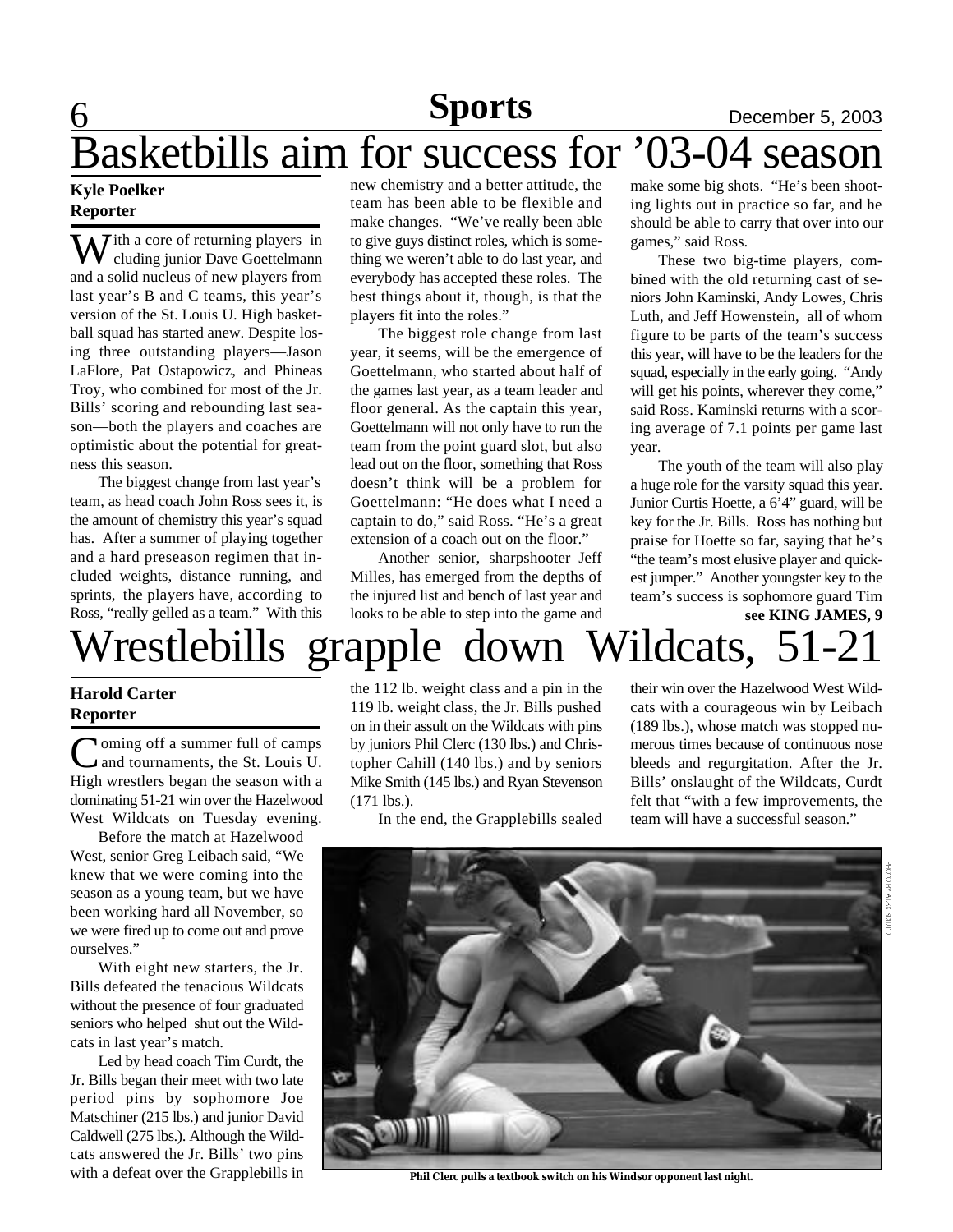## **Sports** 7 Racquetbills begin season with

really well, which projects another strong season." Playing often during the off season, Carrow epitomized the Racquetbills' efforts during his second match against a Chaminade opponent, hammering him 15-

However, Carrow isn't the only Jr. Bill enjoying victories by large margins. The doubles team of Lorenz and Corcoran has outscored its first three opponents 90- 12. In fact, every varsity Racquetbill has joined in on the fun. Each player is currently undefeated, ending almost all of his matches in straight games. John Reagan's forfeit of the number four spot because of his extended soccer season has produced

While the Racquetbills looked great in their first three matches, they have not yet faced a tough opponent. Head coach Joe Koestner emphasized that, "The first three matches were fun but not a great

0 and 15-2.

the only loss.

# **Phil Mathews**

## **Reporter**

The St. Louis U. High racquetball team<br>opened its season by dominating its The St. Louis U. High racquetball team first three opponents. With three consecutive 6-1 wins against Vianney, Chaminade, and Ladue, the Racquetbills proved themselves to be yet another spectacular squad.

After last season's state and national championships, aspirations before this season were high. With four seniors returning from last year's undefeated team, Phil Mathews, Tom Carrow, Eric Weber, and John Reagan, the Jr. Bills will have an advantage over most of their opponents. The remainder of this year's varsity squad consists of four juniors, Eric Durban, Ryan Franklin, Joe Lorenz, and Pat Corcoran, all from last year's state champion JV team.

Number two seed Carrow said of the team's season so far, "We have performed

## challenge. The real challenge is that the ugabills prepare for season

## **Nick Appelbaum Reporter**

The wait is finally over for the St.<br>Louis U. High swimming and diving The wait is finally over for the St. team as they prepare to defend their title as last year's Missouri state champions. New members to the cast are a promising class of freshmen and assistant coach Tim O'Neil.

Although he has never been a part of a swim team, O'Neil is optimistic: "I feel excited to be a part of this hard working and successful team. I am looking forward to our season and feel we have an opportunity to do great things."

The team started the season by setting three goals for themselves. The first goal is to exact revenge by winning the junior varsity Metro Catholic Conference Championship Meet. Last year, Chaminade took the JV MCC title with the help of, according to head coach Fritz Long, "ringers." The second goal is to send 14 swimmers and divers to the state meet in accordance with the team's strategy of strength in numbers. The third is to score points in every event at the state meet, undoubtedly the toughest.

The team's four senior captains, Chris Daues, Kurt Doll, Nick Konczak, and Gabe Toennies, are up to the task of trying to surpass last year's success. "I am really looking forward to this team's season," said Daues. "This year will be tougher than last year, but that just means we will work twice as hard."

The season started with yesterday's match-up against Clayton and Cape Notre Dame, and continues with this afternoon's meet against Lafayette at 4:00 p.m. at Forest Park Community College. The team will then travel to Cape Girardeau on Monday, Dec. 8, to take on Cape Girardeau Central. On Dec. 12 and 13, the Aquabills will compete in the prestigious Marquette Relays at Marquette High School, a meet they won last year, and are requesting heavy fan support.

Long said that he is looking forward to the season and would love support at the meets.

team remains focused for coming opponents and tournaments like DeSmet and nationals."

This weekend, the Racquetbills will face their toughest obstacle so far on the road to another state championship as they compete in the Winter Rollout Tournament. The Winter Rollout is the biggest area tournament of the year besides state; almost every high school player in the St. Louis area competes.

The tournament places players in different brackets according to their team and seed. In the team competition, players win points for their school by winning matches in their respective brackets.

The Racquetbills have won this tournament for the last two years and will fight to defend their title. The action begins tonight and continues throughout tomorrow at the Concord-Vetta Sports Complex.

## ANNOUNCEMENTS

On Thursday, Dec. 11th, a poetry night will be held in the library from 7:00 p.m. to 9:00 p.m. All are welcome to attend. Anyone is free to read original poems and song lyrics, or favorites by others. Original work is especially encouraged. Refreshments will be available. Come and enjoy a night of poetry.

The yearly summer trip to Spain has four spots remaining. The trip is limited to ten students total. If you are interested, please contact Mr. Merriott or Mr. Bantle.

Come buy Billiken items for family and friends! Wednesday, Dec. 10 and Friday, Dec. 12 during activity and lunch periods outside the cafeteria. Cash, check, and charge are accepted.

## *PN* **Nightbeat Wrestling tops Windsor**

In a rough, hard-fought match, St. Louis U. High defeated Windsor Academy 49- 29 in the SLUH gym. SLUH took an early lead with two pins in the lighter weight categories; Windsor rallied but SLUH staved off defeat to win 9 of 14 matches.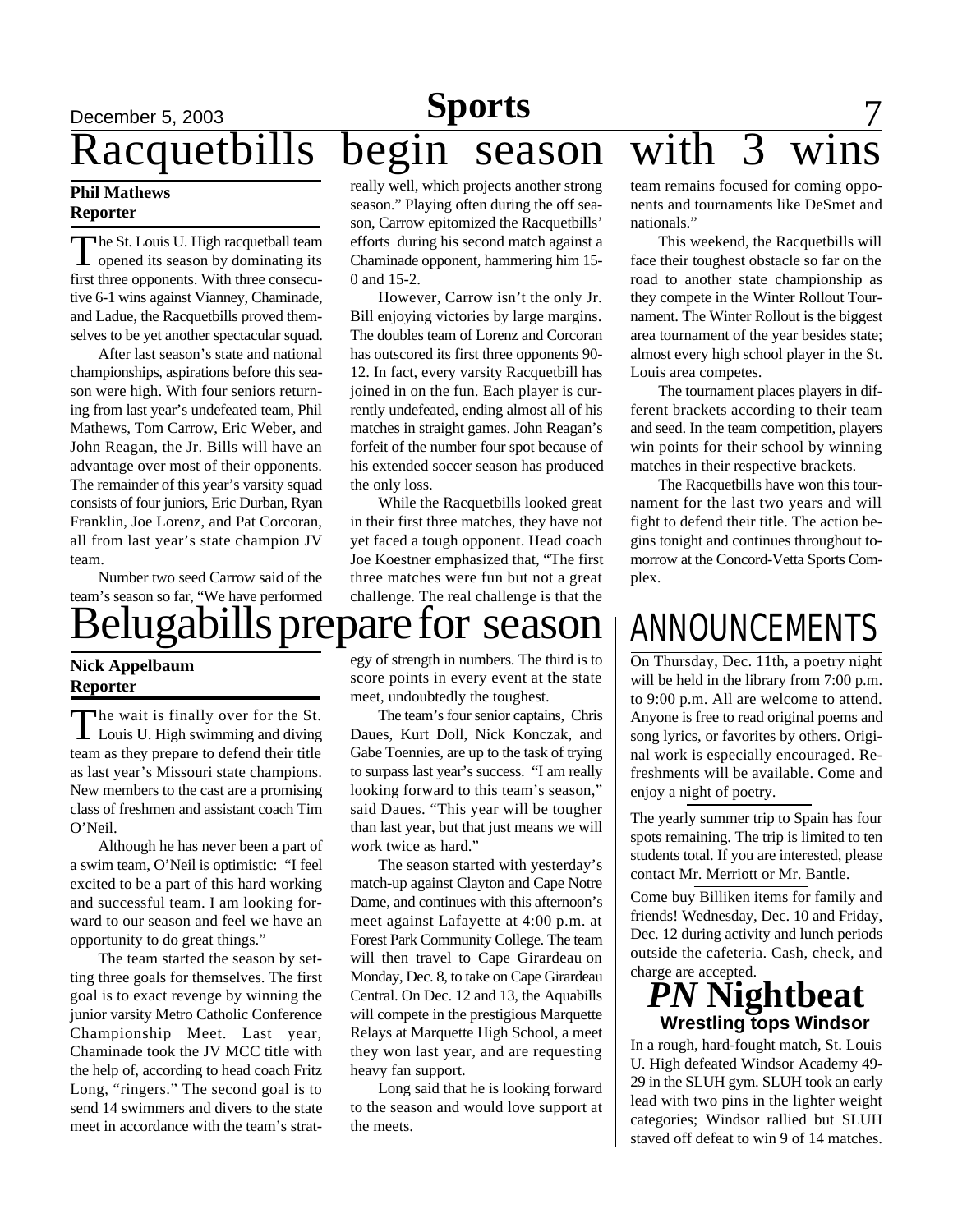

## **Reporter**

L ast Saturday night, the St. Louis U. High hockey team took on the Parkway South Patriots. Having started the season with a sluggish 1-4 record, including a disappointing 7-5 loss to Althoff and a 6-4 loss to Vianney, the Bauerbills looked to pull out a big game against a Top 10 opponent and bring new life to their season. However, the Patriots won 4-3.

The Jr. Bills jumped on top early with Matt Pijut scoring early in the first period on a back door play from sophomore Eddie Effinger.

The Patriots then jumped on the Jr. Bills with two goals halfway through the first period, but the Jr. Bills came flying back late in the first. Coming down the ice on a two on two, Dane Moody deked one defender and fired a saucer pass to junior Tommy Difranco, who buried the puck past a sprawling Patriots netminder to tie the score at 2-2.

The second period was characterized by fast passes and end-to-end action with neither team dominating play.

Early in the third, a shot from the point hit Jr. Bills goalie John Pecher in the



chest, but a Patriots forward was there to bat the puck out of the air to put Parkway South up 3-2.

With seven minutes left, on a Jr. Bill power play, Moody fired a pass through the legs of a Parkway defender to Pijut, who sent the puck into the top corner to tie

the game once again. This goal seemed to put life into the Jr. Bills, who began to play a more solid defensive game.

However with three minutes to play, a bad bounce gave the puck to the Patriots deep in the Jr. Bills' end. Pecher stopped the inital shot, but the rebound bounced to the front of the net, and a Patriot was there to put the puck past defenseman Kyle Butler and a stunned Pecher into the net. The Patriots went up 4-3, and despite some last minute attempts by the Jr. Bills, were able to hold on and win by the final score of 4-3.

All was not lost for the Jr. Bills. Said Brad Naert, "We played our best game (against Parkway South), which should give us something to build on for the season<sup>"</sup>

 Captain Mike Tangaro added, "We proved to ourselves that we can play with some of the best teams in the area."

Tonight the Busiebills take on the number one team in the area, defending state champion CBC. The game is at 8:00 p.m. at the Affton Ice Rink.

## utcome unclear in STUCO vs. *PN* bashball *Supreme Court to decide in early February*

### **Brian Heffernan STUCO**

*Editors' Note: Due to issues of national security, portions of this article, such as*

*references to the final score or the merits of STUCO, have been censored from the public eye. All records will be unsealed in the* PN *archives in 25 years.*

Our beloved STUCO faced ur beloved STUCO faced *News* in their annual bashball match Friday, Nov. 22 after school.

"The *Prep News* sure gave us a run for our beans last year. It was a good time and I hope that this year's tussle will turn out similarly," said Sports Commissioner Brian Heffernan before the game.

"But then again," Heffernan added later, "Last year's *Prep News* squad was able to use strategy to keep the game close, and now that I think about it, this year's *Prep News* team isn't really all that compe-



**Charlie Hall makes a shot against Baricevic with Brian Kane trailing.**

tent." Heffernan scored the game-winning goal last year after two overtimes and two rounds of shoot-outs.

The game started out with a bang with both STUCIZZO and *Prep Boring*

> scoring quick goals. Junior Andy "Let's Throw Things At Mass" Kriegshauser was able to put the first goal past *Prep News* keeper Tim Huether, by using the old Stockton/Malone "pick 'n roll." However, the *Prep News* battled back with a 360° dunk by Charlie Hall, who showed signs of extreme off-season training. This was the first of Hall's five goals. Though this feat was overshadowed by a rumor that Hall had been using the drug Androstenedione, the same drug used by Mark McGwire during his record setting season during his team's in**see BASHIN', 9**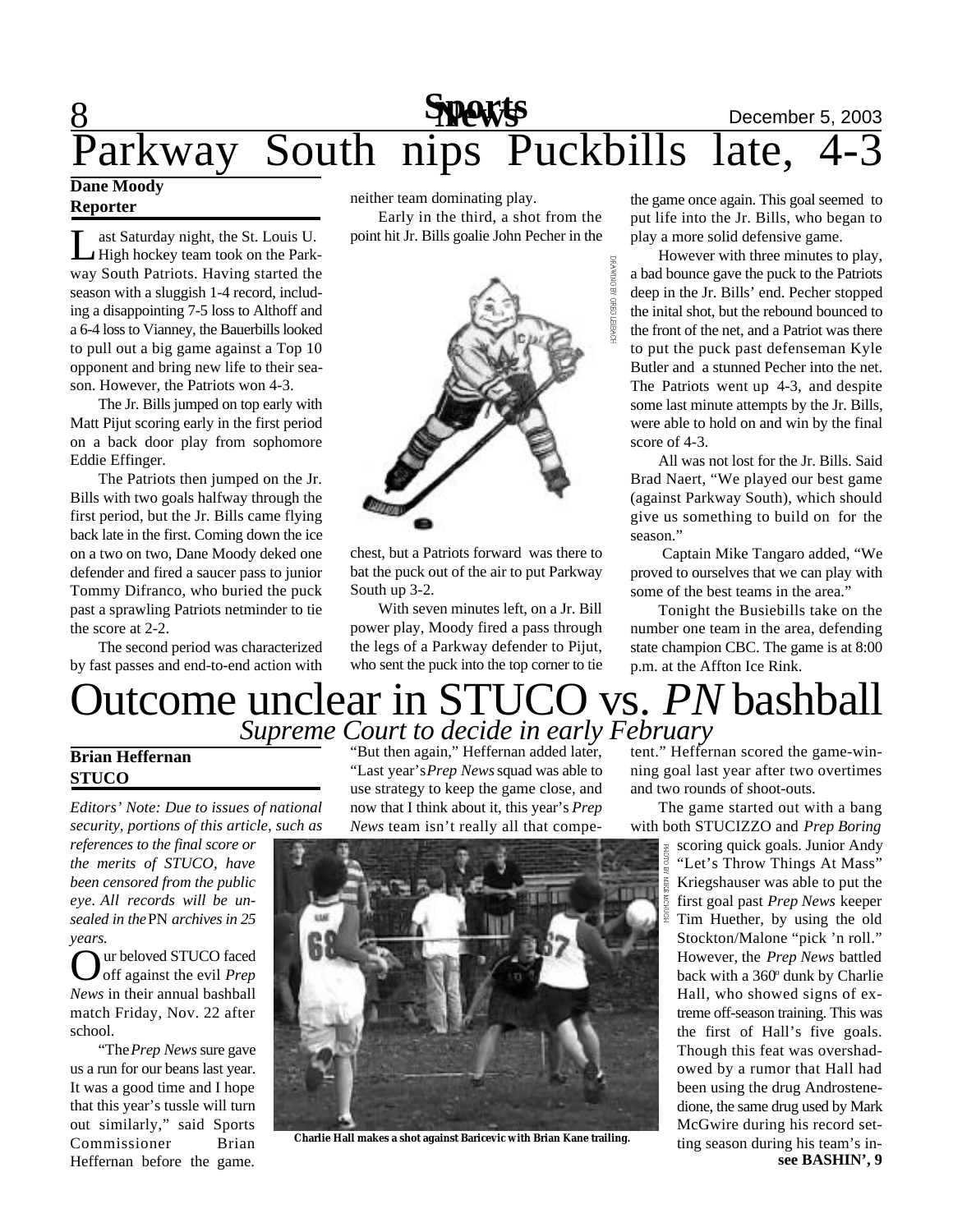## December 5, 2003 **News** 1 2003

## *PN* BASHIN'

#### (from 8)

tense off-season work outs. Hall later said, "Even after all of the steroids I still still steroids I still steroids I still steroids I still steroid in the steroid of the steroid of the steroid of the steroid of the steroid of the steroid of the steroid of the stero

was able to overpower John ("The Juggernaut" Block)."

STUCO, after calling a desperately needed time-out, regrouped and came out firing, quickly scoring four unanswered goals. The combination of Heffernan, Kreigshauser, and junior water polo standout Tim Heafner were

force using behind-the-back, between-the-legs, and no-look shots to fool Huether. "

And we needed rest," said Heffernan.

After a halftime score of the *PNBills showed signs of* 

. *Prep News* Assistant Editor Brian Fallon was nearly ejected after a highlycaffeinated bout of rage with Heffernan when the two collided at midfield. Parttime reporter and full-time complainer Kyle "<sup>N</sup> Poelker pitched a fit after being blindsided by a 16-wheeler named Tom Mudd. "It was extremely cheap of STUCO to have John Hook and Doug Berkley play for them," said Poelker.

STUCO Note: it was agreed that Hook and Berkley would be able to play in the

## KING JAMES

#### (from 6)

Garvey. Since Garvey is more of a pure point guard than Goettleman, Ross envisions Garvey being able to play side by side with him, allowing for a more natural back court.

"We've been very pleased with his play in practice thus far," Ross commented about Garvey. "The transition from Bteam basketball to varsity is extremely tough, and for him it was C-team to varsity, which is even harder, but he's handled it well," said Ross.

Returning as a guard and forward, junior Dan Henry will also be a factor for the team this year.

With all the parts in place, the expectations are high for this year's Basketbills. "We're looking to win every game," said Ross, who hopes to create a Cameron

game due to the lack of

their frequent assistance in STUCO affairs.

*Editor's Note: the* Prep News *played without stars David Mueller and Jon Kim, but still stocked the field with reporters and staff.*

The momentum stayed with STUCO throughout the rest of the game, as they continued with ease. "We were all really glad

where when  $\mathbb{R}^n$  said

Publicity Officer Chris Baricevic.

"Baricevic was a terrible goalie," Hall said. "As I shot, I didn't look into his eyes. I stared right into his soul and saw his quivering, fearful heart," said Hall. "It looked like a bowl of cold, wet spaghetti."

The game ended at the score of With seconds left, STUCO led an ill-fated flying V that was brought down by the charging, outraged Hall. "The

s! They're up by  $\theta$  and they do that stupid Mighty Ducks thing," said Hall after game.

There have been rumors that a rematch may possibly be played later in the year and that the *Prep News* has recruited ex-49ers quarterback Joe Montana to help complement their high-powered west coast offense.

Indoor Stadium-like atmosphere at the Backer Memorial. Added Ross, "I don't think we should ever lose a home game."

With a team that has a desire to win, a tough schedule that will condition the Jr. Bills to the highest level of basketball offered in the St. Louis area, and a favorable playoff schedule that has district play at home for the Jr. Bills, success isn't a given, but it's more than possible.

"With our team's chemistry and talent, we look to be able to compete with the top teams in the area," said Kaminski.

The Jr. Bills begin their season tonight, as they head down I-44 to take on the Pacific Indians at 7:30 p.m. Look for the team to come out strong right from the tip, with a business-like attitude to prepare themselves for the upcoming Webster tournament and their MCC schedule.

## **DEBATE**

(from 2)

do with terrorism. Hobart cited as an example a counterfeiter: counterfeiting is a crime, but it needs, like any other crime, to be dealt with in an orderly fashion, not in the manner that the Patriot Act allows.

Hobart also noted that while terrorists live here, the real planning of terrorism goes on far from the United States. The goal of the attacks, added Hobart, was psychological, trying to frighten us. September 11th opened the eyes of America perhaps too much. Hobart feared that the Patriot Act is an overreaction, allowing the terrorists to win. The bill allows Draconian punishment for simply looking around at possible locations for terrorists' attacks. The Patriot Act is far too general to ensure national security, Hobart concluded.

After the two debaters had finished stating their cases, a rebuttal was allowed. Merkley countered Hobart by saying that there has always been psychological warfare. However, America is so much greater in its standards of living that we need to defend ourselves and our freedom, even if the action taken to do so does not seem good at the time. He called up the example of Abraham Lincoln in the Civil War. He said that Lincoln passed a similar law that allowed the capturing of Confederates in order to preserve the Union. The Patriot Act is much the same, save that it deals with terrorists and illegal immigrants instead of Confederates. The Patriot Act, said Merkley, is meant "to protect Americans even if it does not seem to do so (at the time)."

Hobart's rebuttal addressed the Lincoln analogy. Lincoln's law was only effective one time in all of the Civil War, said Hobart; Lincoln was not a good example, he said, for he had too much power in his government, and he used it to get votes for his re-election. For example, Hobart noted, Lincoln allowed soldiers to return home from the battlefield solely to get their votes.

Hobart continued by saying that too much power in the hands of a ruler is bad, and that the Patriot Act allows President **see AMERICA, 12**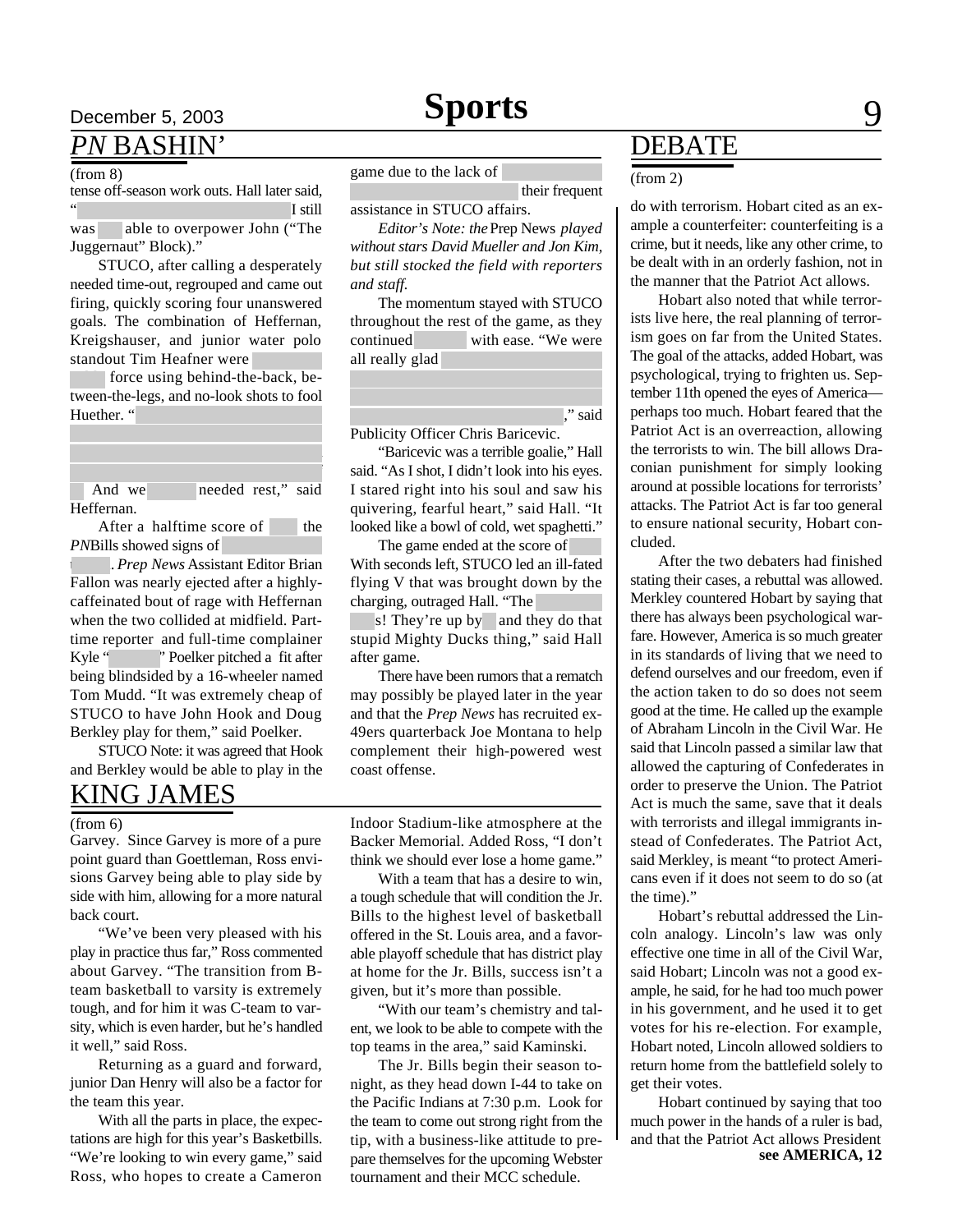## 10 **News** December 5, 2003 SAC OF 10

### (from 1)

their own business," but Gossett believes it's unfair to represent the whole student body with that image.

Senior Brian Fallon asserted the importance of the administration's role in the issue, even if the abuse was not taking place at school events, "because not only do those students represent the SLUH community, but they are SLUH students. And I think part of the thing that we're trying to do here is help students understand why it's harmful to them."

Fallon then asked for a clarification on current school procedure when a student drug or alcohol user is identified. Clark said that if a student is caught, his parents are called. Depending on the severity of the incident, the student will be suspended for a certain length of time. Clark noted that "every case is not the same."

After the student has been identified, there could be mandatory drug testing for that student to stay at SLUH, along with reflection work, probation, and constant communication with counselors and administration. "All of this is done not for punishment but for trying to make sure that the young man stays on the right path," Clark said.

If Clark hears a rumor about a student using drugs or alcohol, he will discuss the rumors with the student in question and place a call to the student's parents. "When I call parents, it just confirms some of their suspicions," he said. Clark believes that roughly 90 percent of the time, the student's parents had already suspected a problem.

Clark emphasized that "the school will do everything it can in order for this young man to succeed in life." However, Clark added that, "We can only do so much. The young man has to help us help him. If we don't see a two-way street, then that's when we have to cut ties."

Junior Dustin Sump noted the importance of parents in the fight against drug and alcohol abuse. "I don't see how we can even attempt to first address this problem if you don't have the parents' support," he said. "If the parents aren't with you, I don't think you have a chance."

contract system at another local high school. Under this system, parents signed a contract at the beginning of the year saying that they would not provide alcohol to students and would not allow con-

## LAMBERT

### (from 1)

because, explained Kesterson, "my contact at St. Pius told me they didn't have enough families."

Kesterson favors the setup of the International Awareness Drive and its Bosnian predecessor, particularly the student delivery aspect, over a clothing drive like last year's. Said Kesterson, "I preferred the hands-on approach…and I think St. Pius does, too."

Erler had a similar opinion: "I like the idea of (the International Awareness Drive) better. Giving the goods directly to the families instead of to a company is more personal."

Kesterson discussed formative plans for a new program in conjunction with the

## **CROTTY**

#### (from 3)

accept and love homosexuals as he or she would any other human beings.

Niehaus also opposes any schoolsponsored organization that should support homosexuals, such as the Ally program created two years ago at SLUH and abolished shortly thereafter. He asserts that "the school should not sanction homosexuality, and I am tired of being pressured to accept who they are as homosexuals." I find Niehaus' idea of "sanctioning" homosexuality preposterous. No school opinion will suddenly change the number of homosexuals at SLUH. No proposal will cause any new students to become gay. A person simply is or is not a homosexual. There is no doubt that there are homosexual students at SLUH. Consequently we must reach out and accept those who are homosexuals as the Church tells us to.

As for Niehaus feeling "pressured to accept" homosexuals, I would respond that we, as Christians, should not feel pressured but rather a sense of duty to accept all human beings as Christ did.

sumption to occur at their parties.

"I think that juniors and seniors especially need to start setting a better example," said senior Ryan Vierling. "Even guys who may not do it, they still joke

### **see 01 FO CAS, 11**

drive that he described as "a way to educate students about their family's country before they make their delivery."

Students would not only learn about the country from which the refugees have fled, but also, in some cases, students may be able to get a feel for their family's situation from background information supplied by St. Pius. This new program is still early in development, and Kesterson remains unsure how exactly it will be implemented.

Kesterson is glad the drive has returned to SLUH this year. He said, "I'm glad that we're doing (the International Awareness Drive) again this year. Students last year were asking about why we didn't have it."

for others," not "men for heterosexuals" or "men for those exactly like us." Although we may not agree with what sets us apart from others, we are called to embrace and accept all people regardless of their differences.

Lastly, I would like to respond to Niehaus' defense of his attitude in placing judgement upon others. While Niehaus chooses to quote the pompous and extreme Bill O'Reilly in order to defend his right to judge others, I would like to quote someone who I believe is worthy of quotation. Mother Teresa, who truly did live out the mission of Christ, said, "If you judge people you have no time to love them." I believe that her words speak volumes. We are called by Christ to love and accept each and every human being. Casting judgement results in an attitude of superiority that prevents us from the acceptance we are called to display. I urge the student body to learn to acknowledge the differences of others so that we may grow to love and accept all human beings as Christ did.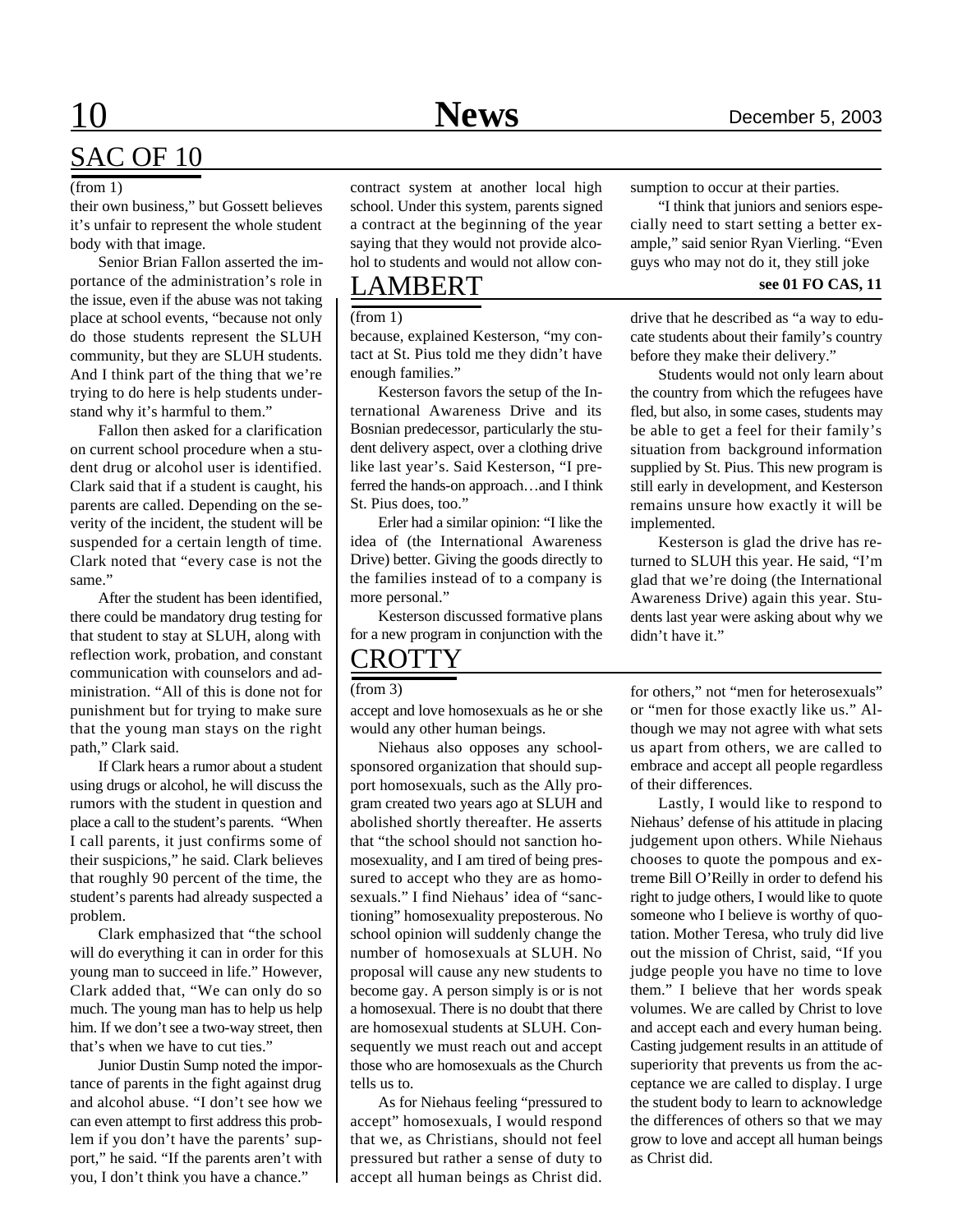## 01 FO CAS

about it and I think that sets a very bad example for freshmen and sophomores that this is an acceptable behavior."

Senior Ryan Cullen recalled a major drug bust during his freshman year. Afterwards, a student who was expelled as a result of the bust wrote a letter to the editors of the *Prep News* warning other students of the dangers of drug abuse. Cullen thought the letter had a major impact, saying,"I remember reading that and just being like, 'Wow, it's totally not worth it.'

Senior Tim Beishir noted the importance of trust between the administration and the students affected by drug abuse. "I felt like a criminal at Ursuline's Junior Ring," he said. Beishir claimed that he underwent extensive searches for illegal substances at the dance. "I don't think that's acceptable to treat people like that," he said. He added, "Things like that just make people conceal it more as opposed to just not doing it."

Senior Nate Hilliard then described the STAR program to the group and praised its efforts, encouraging students to attend the STAR meetings. According to Hilliard, "Fear of authority is the main thing we have to get over if we're going to teach kids that the administration is here to help."

Nancy Dirnbeck reminded the students of their importance in the issue. "You guys have more impact on each other than (adults) do," she said. She also added that there should be consequences for student users. "If (the abuse) is going on during the (school) day, they should get in trouble. It's illegal."

Physics teacher Paul Baudendistel failed to see some of the difficulty behind seeking help for users. "I don't understand why it's that hard if you're genuinely worried about somebody to anonymously (seek help for them)," he said. "You have a hundred faculty here who are grossly underpaid and overworked. We care about you guys. That's why we do this, we care."

The school's response to student users was important to English teacher Rich Moran. He asked, "Are we going to be

(from 10) counselors or are we going to be disciplinarians?" Moran sees a difference between cases where students come forward with the problem and should therefore receive assistance from the school, and cases where the school catches the student. In these instances, Moran says the school must "do what we can to root out the culture of drinking and drug use from the school." While dealing with users, Moran thinks that "part of our stance has to be, 'You're in danger of not being part of this community anymore.'"

> The discussion then moved to respect of others in the community.

> Beishir spoke of the recent Fall Ball to which some students brought male dates. Beishir did not see any disrespect of these students at the dance. "I think that was a prime example of respecting others' differences," he said.

> Darryl Jones, Sr. saw the issue of disrespecting others as dangerous territory for SLUH. "You're tinkering on the verge of harrassment and lawsuits," he said. "Once the adminsitration knows that there's a problem, you open up litigation and this school could be sued in a heartbeat."

> Sump encouraged students to not only refrain from disrespecting others, but to also take active steps to acknowledge those around them. He saw forms of passive disrespect like ignoring others completely as a problem. "I know that kind of disrespect can hurt much more than losing a french fry," he said.

> Junior Pat Felling thinks that the problem of disrespect lessens over time. He thinks that adjusting to a new large group of people in freshman year can be difficult. "It may just be hard to accept all those people at one time," he said. "By the time you get to upper classes, you are a big family."

> Cullen explained that underclassmen in his carpool used the word "gay" in derogatory ways, but then they realized that some students are homosexuals. "It didn't set in that their play word actually existed in the real world," he said.

> Junior Joe Hof encouraged students to try to combat the problem. "It's more up to the students to stand up for people,"

he said. "If we can't deal with it then I think we're a pretty pathetic bunch."

Moran sympathized with students who witness and experience disrespect. "What (adults) know from having been in this situation at some moments in our lives ourselves is how fragile you feel, how you don't feel you have a voice that can speak firmly and clearly to the person that's badgering you," he said. Moran also expressed his great dislike of using friendship as a guise for disrespecting others.

Suzette Carlisle suggested peer-topeer counseling to aid students experiencing disrespect. "It sounds like a lot of these young men have expressed these problems (in the past) and may be able to smooth things out (for those who have not)," she said.

Like Moran, Villa Jones understood why it's difficult to stand up to disrespect if someone is only viewing it as a third party. "It does draw you into the mix," she said. She suggested that groups of students who have experienced past disrespect be formed to come up with strategies for preventing future abuse.

Paul Chaney suggested continuing mandatory assemblies to address the issues of disrespect. "Even in corporate America you still have quarterly programs for respect for each other. I may have to give up my lunch break and sit in the lunch room and listen to someone that has come in especially to talk about respect in the workplace," he explained. "Some people may tune out but you might reach that one person."

Junior James Krings remembered classes which involved extensive group work and lots of student interaction in class as helping him form new friendships with students he otherwise wouldn't have known. "I think it's really worthwhile and I think that's something the faculty ought to continue."

Because time was up, Clark then closed the meeting. "We're in this together," he said; however, he reminded students that "the adults can't be around all the time." He concluded, "Everything that we've talked about comes back to you all."